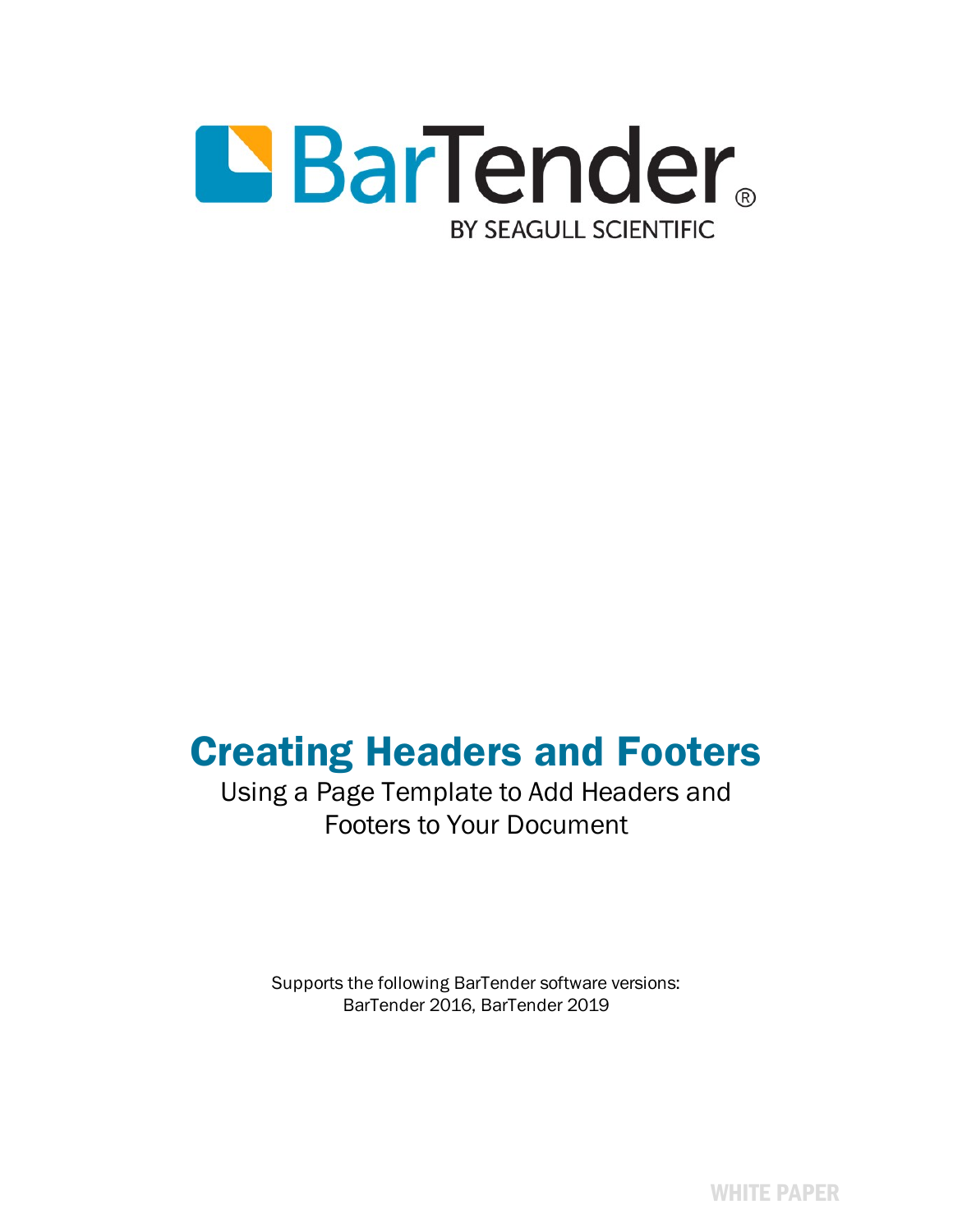# **Contents**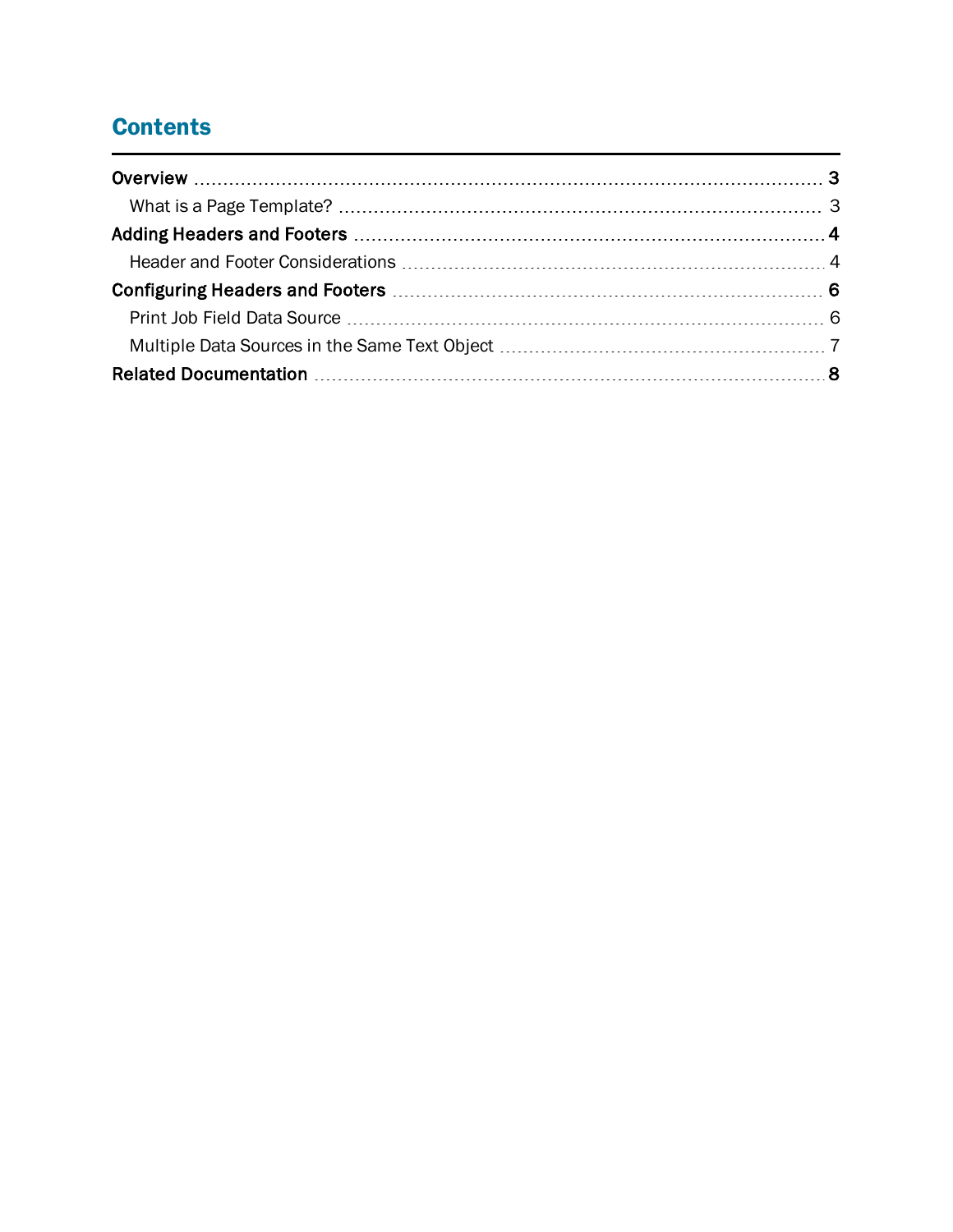## <span id="page-2-0"></span>**Overview**

BarTender makes it easy to create individual items such as labels, tags and ID cards. When multiple items are on a single page of printer stock, you might need to add information to the entire page of items, such as the date, time, page number, document name, print job information, and so on. This information appears one time on each printed page.

In other software programs, users add this information by using traditional headers and footers. In BarTender, you use a page template to design headers, footers and other page-specific attributes.

### <span id="page-2-1"></span>*What is a Page Template?*

A *page template* is a design area in which you can add content elements to each page of your printed document. By using the page template, you can access the margins in your BarTender document and add these elements to your design in the form of headers and footers. The top margin is the header, and the bottom margin is the footer.

Headers and footers can include text, graphics, barcodes, shapes or any other type of object that BarTender supports.

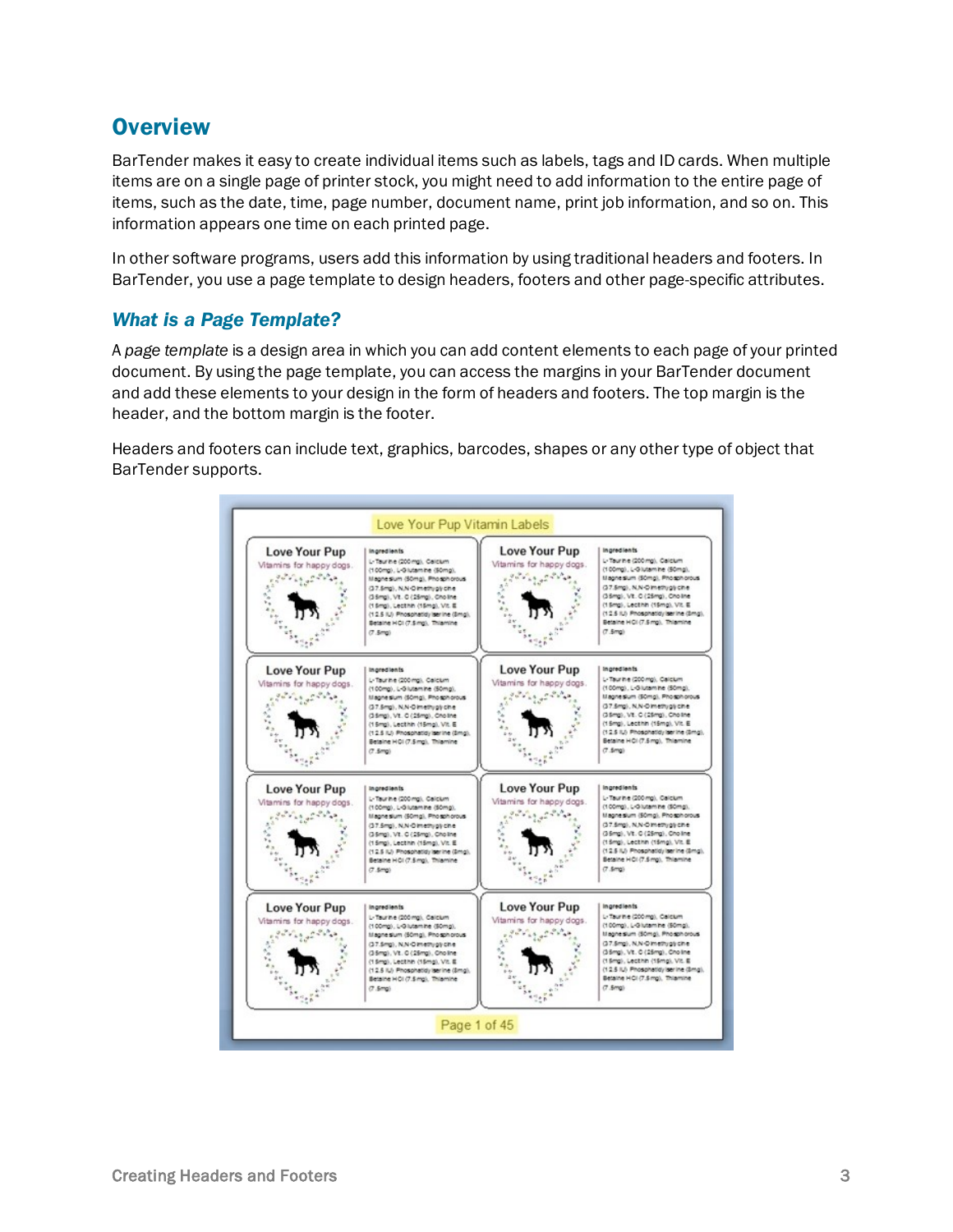# <span id="page-3-0"></span>Adding Headers and Footers

Before you can design your headers and footers, you must first enable page templates. Then, you can insert the content that you want into the header or footer. To do this, follow these steps:

- 1. On the BarTender File menu, click Page Setup to open the Page Setup dialog. Alternatively, click  $\Box$  on the main toolbar.
- 2. Click the Page tab.
- 3. Click to select the Enable Page Template check box, and then click OK. A Page Template tab is added to the bottom of the design area alongside your existing template tabs and data entry form tabs.



- 4. Click the Page Template tab to open the page template.
- 5. On the Create menu, select the text, line, shape or picture object that you want to appear on each page, and then click the page template in the location where you want to place the object.

You can also insert objects, such as watermarks, in the middle of the page instead of in the margins. Objects that you place in the middle of the page are printed on top of your printed items.

For more information, refer to the Creating a Page [Template](http://help.seagullscientific.com/#Page_Template.htm) topic in the BarTender help system.

If you selected the Separate designs for front and back of item template option (which is also on the Page tab of the Page Setup dialog), you have two page template tabs: Page Template (Front) and Page Template (Back). If you want the header or footer content to appear on both sides of the page, you must add the content to both page template tabs.

### <span id="page-3-1"></span>*Header and Footer Considerations*

When you configure headers and footers, make sure that you have room on the page for your content. To do this, check your page for unprintable regions and adjust the page margins as needed.

#### Showing Unprintable Regions

Although there are no visible margins on the page template, most laser and other "page" printers cannot print within a certain narrow zone around the perimeter of a page. This *unprintable region* varies from printer to printer. For example, many laser printers cannot print closer than about 0.2 inches to the edges of the page.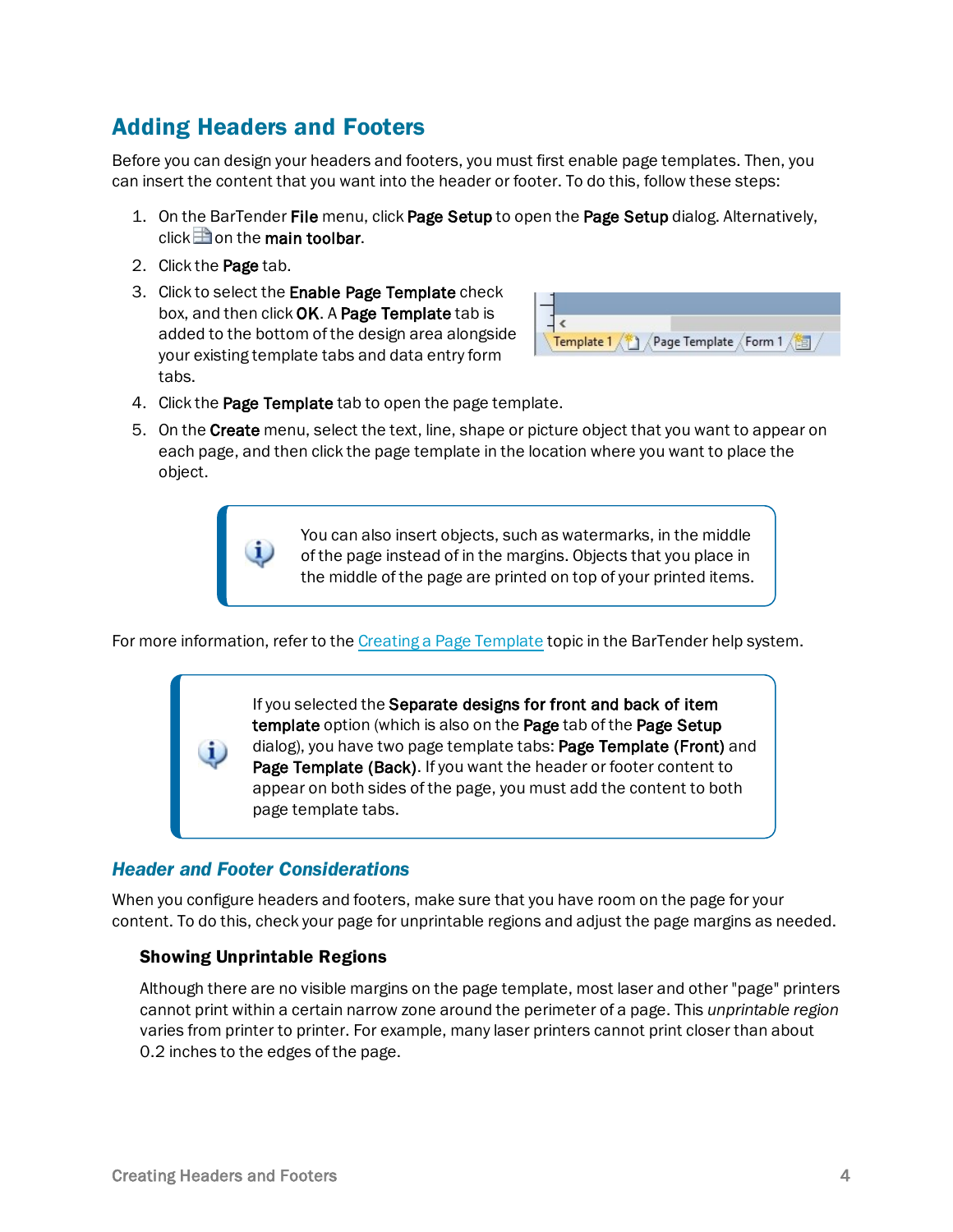To prevent your header and footer designs from being cut off, make sure to show any unprintable regions on the page template. To do this, follow these steps:

- 1. On the File menu, click BarTender Document Options to open the BarTender Document Options dialog.
- 2. On the View Options tab, click to select the Show Unprintable Region check box.
- 3. Click OK.

The unprintable region is indicated by a dotted line. The space between the line and the edge of the paper is the unprintable region.



For more information, refer to the Show [Unprintable](http://help.seagullscientific.com/#view_view_show.htm) Region topic in the BarTender help system.

#### Changing Page Margins

If, when you view the unprintable regions of your page template, you discover that you don't have room for your header and footer designs, you can change the page margins by using the **Layout** tab of the Page Setup dialog. The ability to change margins may be limited by the size and placement of pre-cut items on your page stock, such as labels, stickers, or cards.

For more information, refer to the Page Setup [Dialog](http://help.seagullscientific.com/#HIDD_PAGESETUP.htm) topic in the BarTender help system.

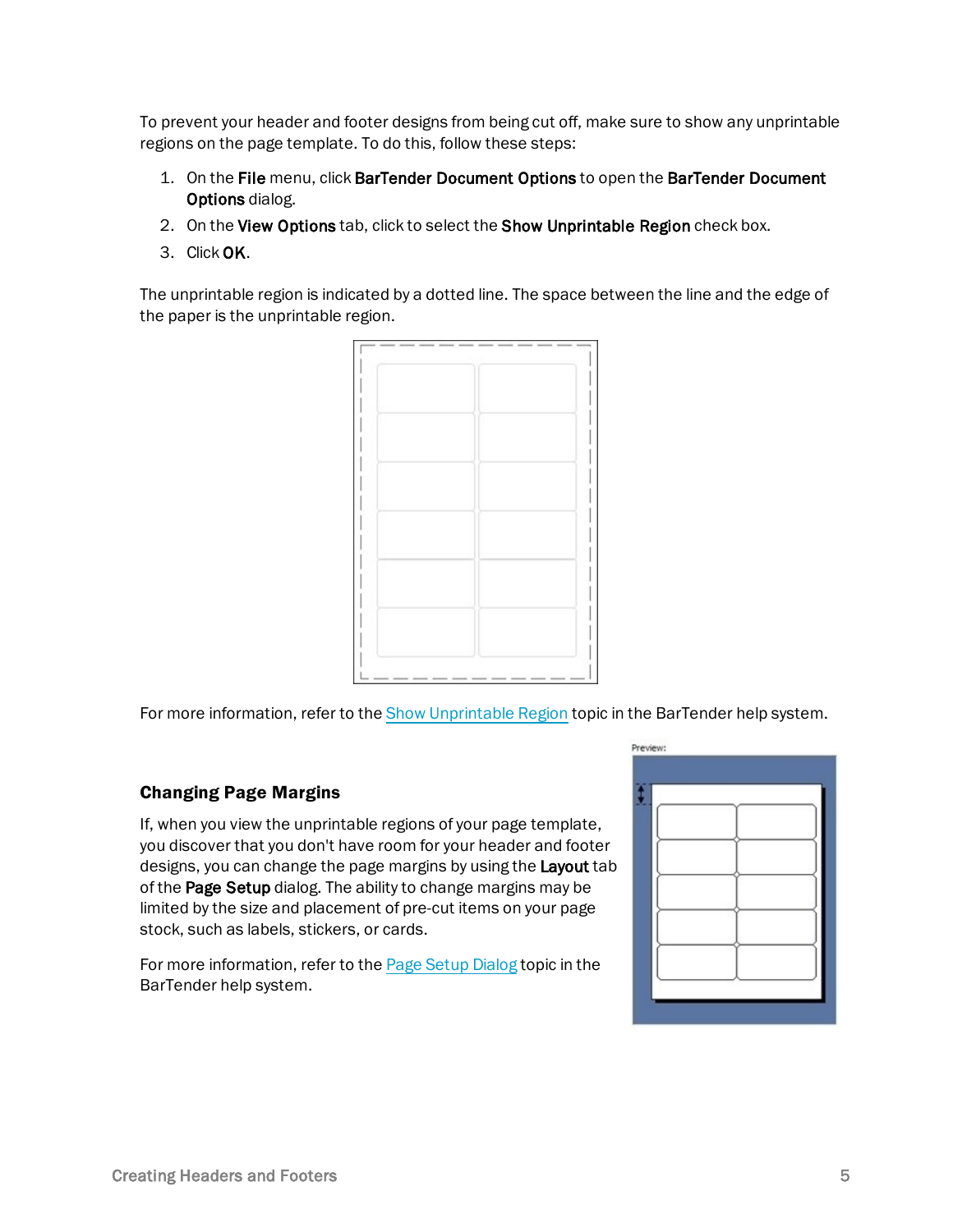# <span id="page-5-0"></span>Configuring Headers and Footers

You can insert any kind of object that you want into the header and footer, including images, text, shapes and lines. You can create a static header or footer if that suits your needs.



You can also connect objects to data sources to make the objects *dynamic*, which means that the content changes as the print job proceeds. For example, you could create a footer that reads "Page 1 of 45" for the first page, "Page 2 of 45" for the second page, and so on. Use the Print Job Field data source to add dynamic text options to your headers or footers.

### <span id="page-5-1"></span>*Print Job Field Data Source*

You can use the Print Job Field data source type to obtain data about a print job and then insert it into a text object on your template. Information can include page numbers, document comments, total number of pages and other print job data. To use the Print Job Field data source, follow these steps:

- 1. Create a text object on your page template.
- 2. Double-click the text object to open the Text Properties dialog. Alternatively, right-click the object, and then click Properties.
- 3. In the left navigation pane, click the data source that you want to change to a Print Job Field. The Data Sources property page opens.
- 4. On the Data Source tab, click **the right of Type** to start the Change Data Source Type wizard.
- 5. In the Type list, click Print Job Field, and then click Next. The Select Print Job Field page of the wizard appears.
- 6. In the Field list, click the print job field that you want. Available print job fields include Page Number, Total Number of Pages, Print Job Name, and many more.
- 7. Click Finish.
- 8. Depending on the print job field that you selected, the Data Sources property page may display additional options that you can configure as needed.

| <b>Text Properties</b>              |              |                                          | × |
|-------------------------------------|--------------|------------------------------------------|---|
| 其后                                  | Data Source  | Data Type                                |   |
| A Text 1<br>$-A^3$ Font             | Name:        | <none></none>                            | F |
| A Text Format<br>Auto Fit           | Description: | <none></none>                            | F |
| $\Box$ Border                       | Type:        | <sup>#</sup> ] Print Job Field           | E |
| Position<br><b>B</b> Error Handling | Field:       | Document Name<br>$\checkmark$            |   |
| Data Sources<br>FestDocument.btw    | Format:      | File Name with Extension<br>$\checkmark$ |   |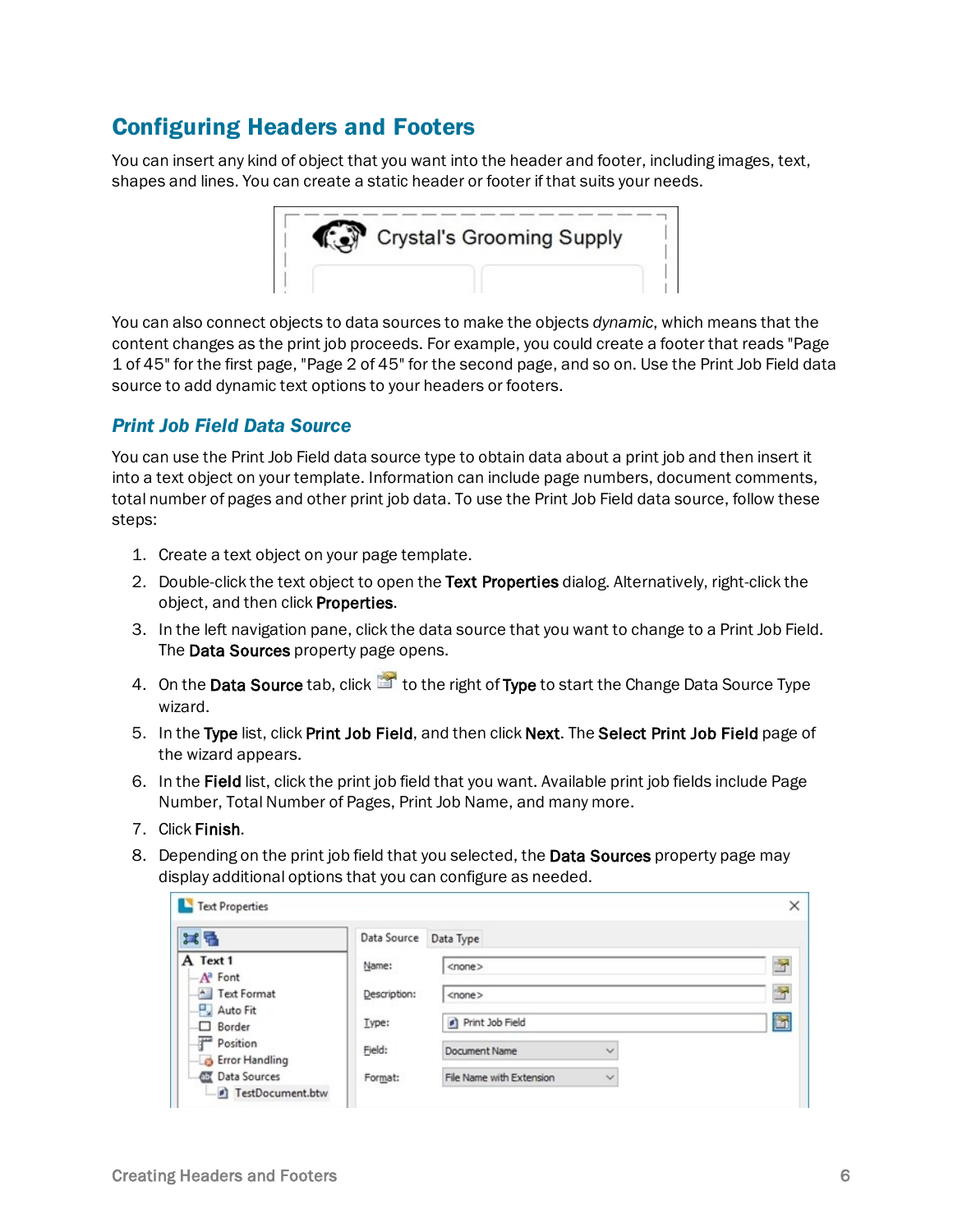9. Click Close to close the Text Properties dialog. The text object now displays the print job field that you selected. At print time, the text object prints the contents of the print job field.

### <span id="page-6-0"></span>*Multiple Data Sources in the Same Text Object*

Text objects can contain multiple data sources, which means that you can combine static data with dynamic data. For example, when you want "Page (number) of (total pages)" to appear in the footer, you are combining static and dynamic data. To create this footer content, you add a single text object to the footer area of your page template, and then create four different data sources for the text object. Use the space bar in embedded data elements to add spaces.

Add the following data sources in the text object to create this footer content:

- Data source 1: Embedded Data (Page + space)
- Data source 2: Print Job Field (Page Number)
- Data source 3: Embedded Data (space + of + space)
- Data source 4: Print Job Field (Total Number of Pages)

These four data sources appear separately in the Data Sources node in the Text Properties dialog.

| 試量                                  | Data Source  | Data Type                                    |   |
|-------------------------------------|--------------|----------------------------------------------|---|
| A Text 3<br>$-A^a$ Font             | Name:        | $<$ none $>$                                 | 子 |
| A Text Format                       | Description: | $<$ none $>$                                 | F |
| Auto Fit<br><b>□</b> Border         | Type:        | Print Job Field                              | 圗 |
| Position<br><b>B</b> Error Handling | Field:       | <b>Total Number of Pages</b><br>$\checkmark$ |   |
| <b>Data Sources</b><br><b>Page</b>  |              |                                              |   |
| 町                                   |              |                                              |   |
| HD of<br>■ 9999                     |              |                                              |   |

The text object value then appears as a single string as shown in the following illustration.



When the document is printed, the Page Number print job field displays the current page that is printed, and the Total Number of Pages print job field is a static value that remains the same on each printed page.

For more information about how to use multiple data sources in the same object, refer to the Working With Data [Sources](http://help.seagullscientific.com/#Overview_of_Data_Sources.htm) topic in the BarTender help system.

For a complete list of available Print Job Field data source types, refer to the Print Job [Field](http://help.seagullscientific.com/#DS_PrintJobField.htm) topic in the BarTender help system.